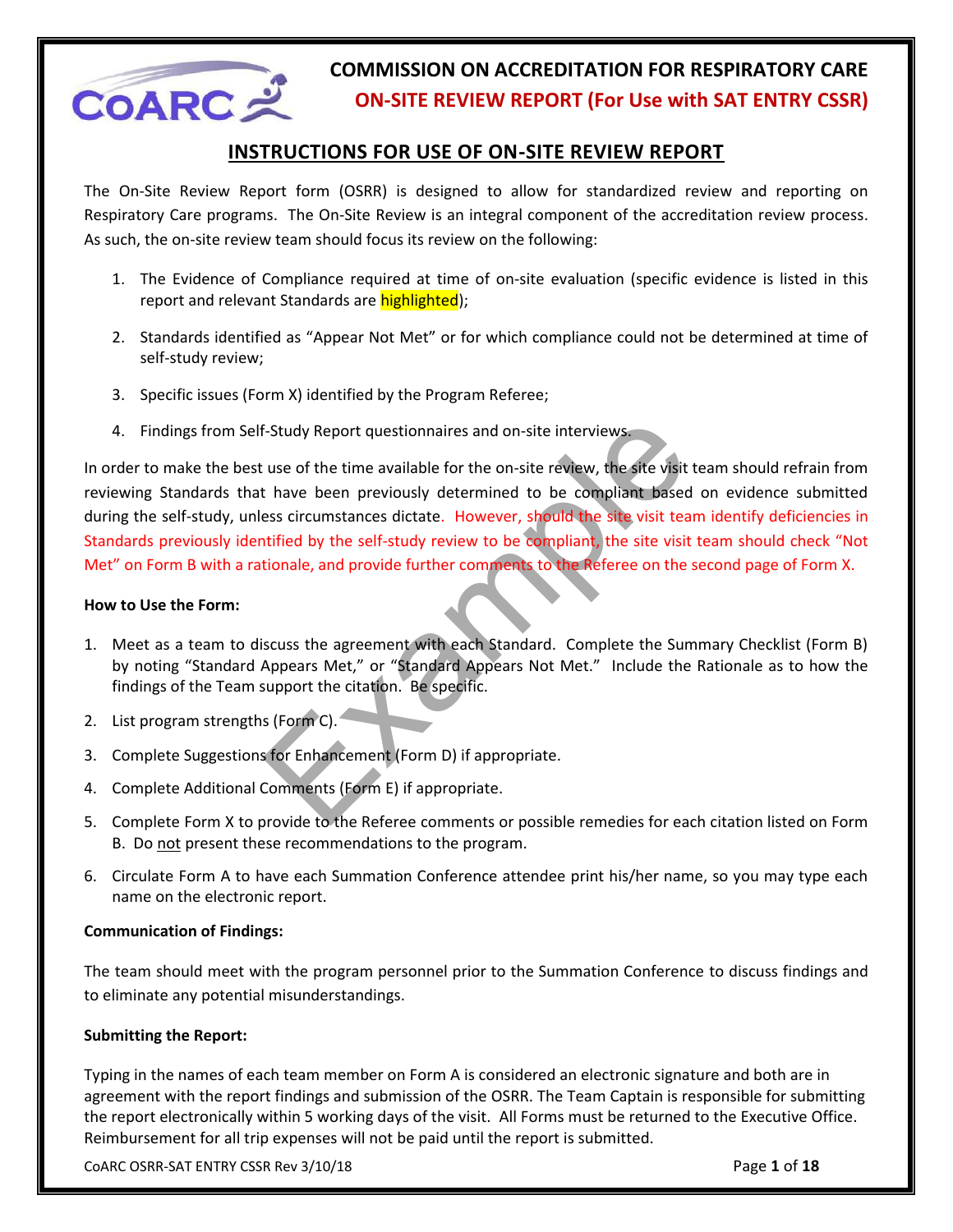| <b>COARC</b>                                                                                                                                                                                                                                                                                                                                                                                                                                                                                                                                                                                                                                                                                                                                                                                            |                                                                                                                        |                                                      | <b>COMMISSION ON ACCREDITATION FOR RESPIRATORY CARE</b><br><b>ON-SITE REVIEW REPORT (For Use with SAT ENTRY CSSR)</b> |              |
|---------------------------------------------------------------------------------------------------------------------------------------------------------------------------------------------------------------------------------------------------------------------------------------------------------------------------------------------------------------------------------------------------------------------------------------------------------------------------------------------------------------------------------------------------------------------------------------------------------------------------------------------------------------------------------------------------------------------------------------------------------------------------------------------------------|------------------------------------------------------------------------------------------------------------------------|------------------------------------------------------|-----------------------------------------------------------------------------------------------------------------------|--------------|
|                                                                                                                                                                                                                                                                                                                                                                                                                                                                                                                                                                                                                                                                                                                                                                                                         |                                                                                                                        |                                                      | <b>ON-SITE REVIEW REPORT</b>                                                                                          |              |
|                                                                                                                                                                                                                                                                                                                                                                                                                                                                                                                                                                                                                                                                                                                                                                                                         |                                                                                                                        |                                                      | (For use with the Satellite Entry Continuing SSR)                                                                     |              |
| <b>Program Name:</b>                                                                                                                                                                                                                                                                                                                                                                                                                                                                                                                                                                                                                                                                                                                                                                                    |                                                                                                                        | Program #:                                           |                                                                                                                       |              |
|                                                                                                                                                                                                                                                                                                                                                                                                                                                                                                                                                                                                                                                                                                                                                                                                         | <b>On-Site Reviewer Check List:</b><br><b>Read Opening Script</b>                                                      |                                                      |                                                                                                                       |              |
|                                                                                                                                                                                                                                                                                                                                                                                                                                                                                                                                                                                                                                                                                                                                                                                                         | <b>Conduct interviews</b><br>CEO, Dean/Division Chair<br><b>Support Personnel</b><br><b>Advisory Committee members</b> |                                                      | Key Personnel (PD, DCE, MD)<br>Program Faculty<br><b>Satellite Coordinator</b>                                        |              |
|                                                                                                                                                                                                                                                                                                                                                                                                                                                                                                                                                                                                                                                                                                                                                                                                         | <b>Review documentation</b>                                                                                            |                                                      | (Including Minimal Evidence of Compliance Available for On-Site Review Team)                                          |              |
| <b>COURSE MATERIALS</b><br>Results of student course evaluations (2.06/2.10/2.13/5.09)<br>Student evaluations performed by faculty, including supporting the equitable<br>administration of the evaluations (3.06)<br>Student evaluations of instruction documenting satisfaction with the frequency of<br>evaluations and opportunities for remediation and the equitable administration of the<br>evaluations (3.06)<br>Results of proctored exams and an explanation of means used to assure academic<br>integrity (3.06)<br>Course syllabi for all respiratory care and sleep specialist (if applicable) courses which<br>include course description, general and specific course objectives, methods of<br>evaluation, content outline, criteria for successful course completion (4.02/4.03/5.13) |                                                                                                                        |                                                      |                                                                                                                       |              |
|                                                                                                                                                                                                                                                                                                                                                                                                                                                                                                                                                                                                                                                                                                                                                                                                         | <b>KEY PERSONNEL / FACULTY</b><br>(2.11)                                                                               |                                                      | Records of interaction with key personnel including Advisory Committee meetings                                       |              |
|                                                                                                                                                                                                                                                                                                                                                                                                                                                                                                                                                                                                                                                                                                                                                                                                         |                                                                                                                        | Documentation of contact with PD & DCE (2.14) If N/A |                                                                                                                       |              |
|                                                                                                                                                                                                                                                                                                                                                                                                                                                                                                                                                                                                                                                                                                                                                                                                         |                                                                                                                        | Current curriculum vitae of program faculty (5.13)   |                                                                                                                       |              |
|                                                                                                                                                                                                                                                                                                                                                                                                                                                                                                                                                                                                                                                                                                                                                                                                         | <b>CLINICAL MATERIALS</b>                                                                                              | List of all sites used for clinical training (4.10)  |                                                                                                                       |              |
|                                                                                                                                                                                                                                                                                                                                                                                                                                                                                                                                                                                                                                                                                                                                                                                                         |                                                                                                                        | Detailed clinical schedules (4.11/5.13)              |                                                                                                                       |              |
|                                                                                                                                                                                                                                                                                                                                                                                                                                                                                                                                                                                                                                                                                                                                                                                                         |                                                                                                                        | each clinical site (4.10/4.11/5.08/5.09)             | Formal written clinical affiliation agreements or memoranda of understanding with                                     |              |
|                                                                                                                                                                                                                                                                                                                                                                                                                                                                                                                                                                                                                                                                                                                                                                                                         | COARC OSRR-SAT ENTRY CSSR Rev 3/10/18                                                                                  |                                                      |                                                                                                                       | Page 2 of 18 |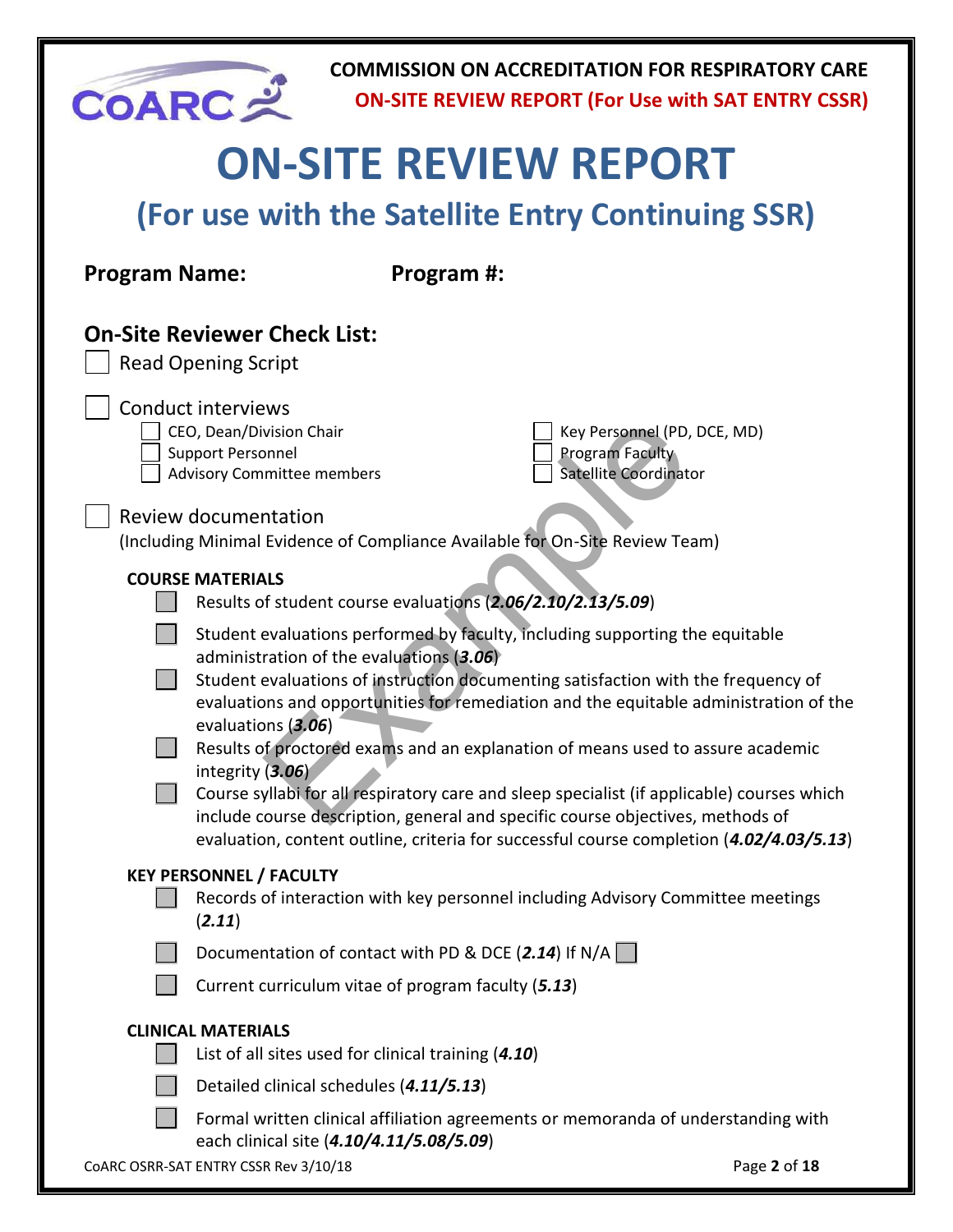| <b>COARC=</b> | <b>COMMISSION ON ACCREDITATION FOR RESPIRATORY CARE</b><br><b>ON-SITE REVIEW REPORT (For Use with SAT ENTRY CSSR)</b>                                                                                                                                                                   |              |
|---------------|-----------------------------------------------------------------------------------------------------------------------------------------------------------------------------------------------------------------------------------------------------------------------------------------|--------------|
|               | Documentation of DCE contact with clinical faculty/affiliates (2.10)                                                                                                                                                                                                                    |              |
|               | Documentation of physician interaction with students (2.11)                                                                                                                                                                                                                             |              |
|               | Results of program evaluations of all clinical sites and preceptors (3.12/4.09)                                                                                                                                                                                                         |              |
|               | Results of student evaluations of clinical courses, sites, and preceptors (3.12/4.09)                                                                                                                                                                                                   |              |
|               | Clinical syllabi detailing student competencies (4.08)                                                                                                                                                                                                                                  |              |
|               | Evaluations that document the student's ability to perform all diagnostic and<br>therapeutic procedures safely and effectively in patient care settings (4.04/5.12)                                                                                                                     |              |
|               | Evaluations that document the student's ability to communicate effectively in a variety<br>of patient care settings and to interact well with other members of the heath care team<br>(4.05/5.12)                                                                                       |              |
|               | Evaluations that document the student's ability to apply knowledge, provide<br>appropriate patient care, and adapt to changes in clinical conditions (4.06/5.12)                                                                                                                        |              |
|               | Evaluations that document the student's demonstration of ethical behavior and<br>professional responsibility (4.07/5.12)                                                                                                                                                                |              |
|               | Clinical evaluation mechanisms that document the progressive independence of the<br>student in the clinical setting (4.08/5.12)                                                                                                                                                         |              |
|               | Documentation that student exposure to clinical experiences is equivalent regardless of<br>the clinical locations attended (4.09)                                                                                                                                                       |              |
|               | <b>INTER-RATER RELIABILITY</b><br>Documentation of review and analysis of clinical evaluations completed by individuals<br>performing clinical evaluations (3.07)<br>Documentation of implementation of an action plan to reduce inconsistency when<br>variability is identified (3.07) |              |
|               | <b>STUDENT RECORDS</b><br>Student advanced placement and course equivalency documentation (5.07) If N/A                                                                                                                                                                                 |              |
|               | Proof that the student met applicable published admission criteria (5.12)                                                                                                                                                                                                               |              |
|               | Official transcripts (5.13)                                                                                                                                                                                                                                                             |              |
|               | ADVISING, COUNSELING AND REMEDIATION<br>Records of student advising sessions and academic counseling (3.06/5.11)                                                                                                                                                                        |              |
|               | Records of remediation (5.12)                                                                                                                                                                                                                                                           |              |
|               | Records of disciplinary action (5.12)                                                                                                                                                                                                                                                   |              |
|               | <b>MEETING MINUTES</b><br>Advisory Committee meeting minutes (5.13)<br>Program faculty meeting minutes (5.13)                                                                                                                                                                           |              |
|               | COARC OSRR-SAT ENTRY CSSR Rev 3/10/18                                                                                                                                                                                                                                                   | Page 3 of 18 |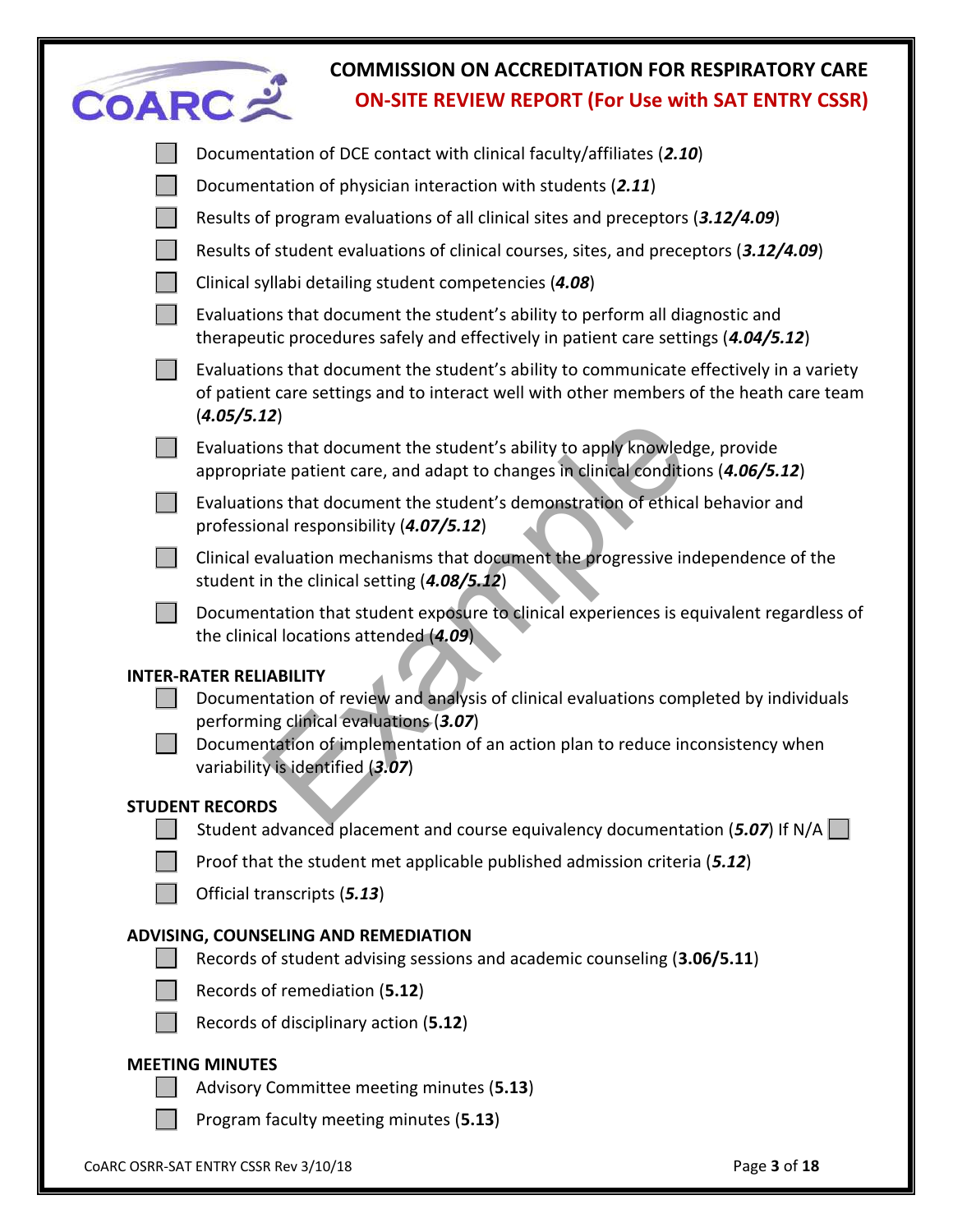| <b>COMMISSION ON ACCREDITATION FOR RESPIRATORY CARE</b><br><b>COARC:</b><br><b>ON-SITE REVIEW REPORT (For Use with SAT ENTRY CSSR)</b>            |
|---------------------------------------------------------------------------------------------------------------------------------------------------|
| <b>SURVEYS</b><br>Hard copy or electronic records of completed CoARC Graduate and Employer Surveys<br>$(3.08/4.04/4.05/4.06/4.07/4.08/4.11/5.13)$ |
| CoARC Student-Program and Personnel-Program Resource Surveys (5.13)                                                                               |
| <b>COMPLAINTS</b><br>Record of complaints (if any) that includes the nature and disposition of<br>each complaint (5.05)                           |
| <b>WORK STUDY</b><br>Work study contracts (5.09)                                                                                                  |
| <b>Additional Documentation:</b><br>Inspect facilities:                                                                                           |
| Student ancillary<br>Classrooms<br>Laboratories (respiratory, computer)<br>Offices                                                                |
| Prepare preliminary site visit report on site                                                                                                     |
| <b>Consultation Conference</b>                                                                                                                    |
| Summation Conference: read Summation Script, including strengths and deficiencies                                                                 |
| Finalize site visit report, if necessary                                                                                                          |
| File site visit report with CoARC Executive Office within 5 working days of visit                                                                 |
|                                                                                                                                                   |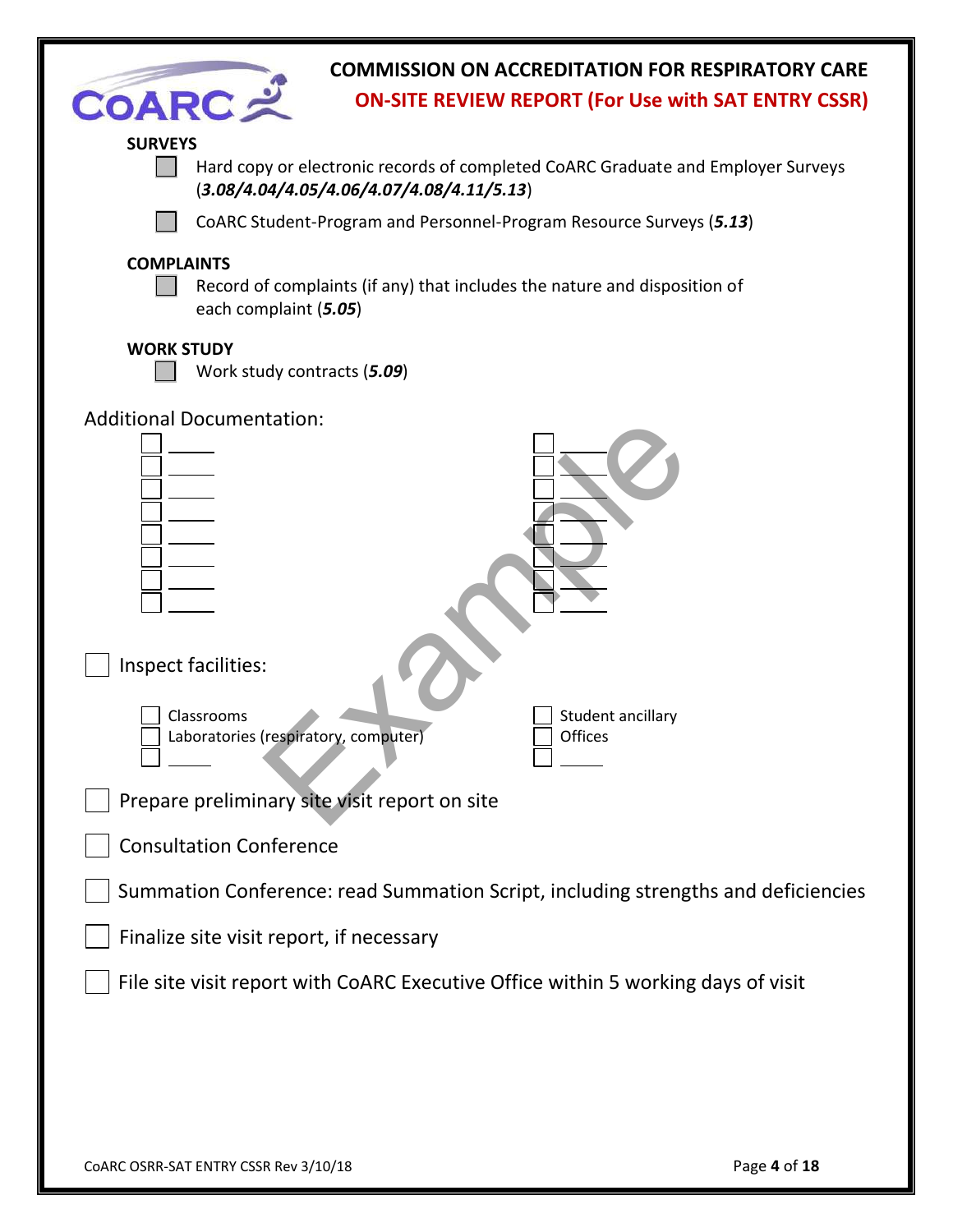

# **FORM A On-Site Review Attendance List FORM A**

| Program #:                                         | Referee:                    |
|----------------------------------------------------|-----------------------------|
| Name of Program:                                   |                             |
| Program Address:                                   |                             |
| City, State, Zip:                                  |                             |
| Approval of Intent<br><b>Accreditation Status:</b> |                             |
| Date(s) Visited:                                   |                             |
| Program Director:                                  |                             |
| <b>Director of Clinical Education:</b>             |                             |
| <b>Medical Director:</b>                           |                             |
| <b>Summation Conference Attendees:</b>             |                             |
| <b>Print Name and Title</b>                        | <b>Print Name and Title</b> |
|                                                    |                             |

Name/Credentials of Team Captain (PRINT) Name/Credentials of Team Member (PRINT) Note: Typing in the on-site reviewer's name represents an electronic signature of this document.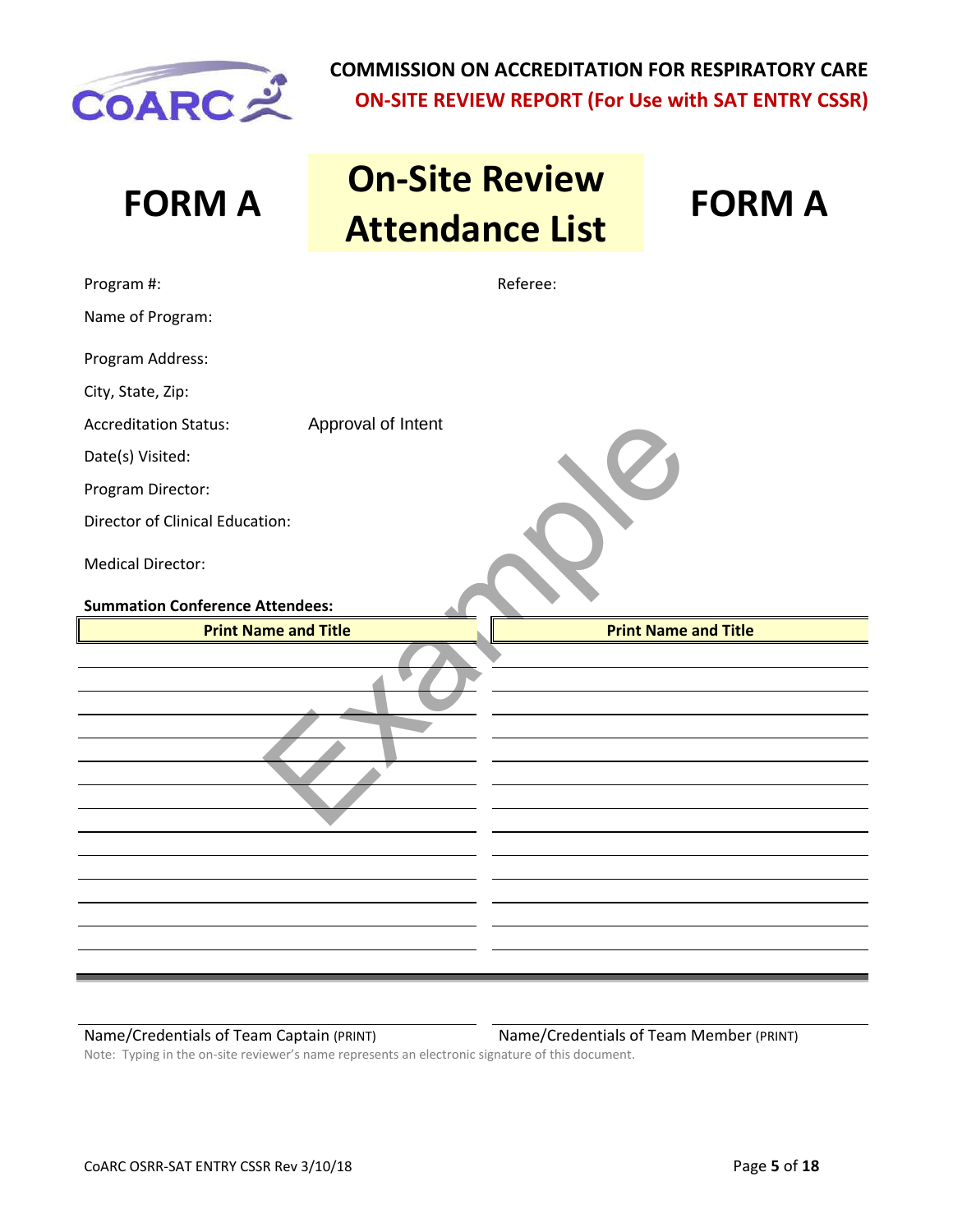

## **FORM B Summary Checklist FORM B**

Program Name: Program #:

Instructions: Check the appropriate box indicating the team's judgment of the compliance with each of the Standards based on the review of the evidence obtained from the on-site review. After the report is submitted to CoARC, the program Referee may add, delete, or modify the content of the report prior to sending the report to the program. The program is then allowed the opportunity to respond in writing before final action is taken by the CoARC Board. **Note:** Evidence for compliance with **highlighted Standards** must be made available to on-site review team.

|                 | optained from the on-site review. After the report is submitted to COARC, the program Referee may add, delete, or modify the content of the report prior to<br>sending the report to the program. The program is then allowed the opportunity to respond in writing before final action is taken by the CoARC Board.<br>Note: Evidence for compliance with highlighted Standards must be made available to on-site review team. |                               |                                                              |                                                 |                                                                                                                                                                                                                                   |                                                                    |  |
|-----------------|---------------------------------------------------------------------------------------------------------------------------------------------------------------------------------------------------------------------------------------------------------------------------------------------------------------------------------------------------------------------------------------------------------------------------------|-------------------------------|--------------------------------------------------------------|-------------------------------------------------|-----------------------------------------------------------------------------------------------------------------------------------------------------------------------------------------------------------------------------------|--------------------------------------------------------------------|--|
| <b>Standard</b> |                                                                                                                                                                                                                                                                                                                                                                                                                                 | <b>Standard Description</b>   |                                                              | <b>Standard</b><br><b>Appears</b><br><b>Met</b> | <b>Standard Appears Not Met, including Rationale</b><br>(i.e., describe the findings that support the judgment that the<br><b>Standard appears Not Met.</b><br>Be specific about which elements of a Standard appear<br>Not Met.) | Compliance<br>determined<br>at time of<br>self-study<br>submission |  |
|                 | PROGRAM ADMINISTRATION AND SPONSORSHIP                                                                                                                                                                                                                                                                                                                                                                                          |                               |                                                              |                                                 |                                                                                                                                                                                                                                   |                                                                    |  |
|                 | <b>Institutional Accreditation</b>                                                                                                                                                                                                                                                                                                                                                                                              |                               |                                                              |                                                 |                                                                                                                                                                                                                                   |                                                                    |  |
| 1.01            | Sponsor is accredited and authorized to award a<br>minimum of an Associate's degree.                                                                                                                                                                                                                                                                                                                                            |                               |                                                              |                                                 | Compliance evaluated with submission of the base program CSSR.                                                                                                                                                                    |                                                                    |  |
|                 | <b>Consortium</b>                                                                                                                                                                                                                                                                                                                                                                                                               |                               |                                                              |                                                 |                                                                                                                                                                                                                                   |                                                                    |  |
| 1.02            | Responsibilities of<br>consortium<br>formally documented.                                                                                                                                                                                                                                                                                                                                                                       | check if<br>not<br>applicable | check if<br><b>EOC</b> is the<br>same as the<br>base program |                                                 | Rationale:                                                                                                                                                                                                                        |                                                                    |  |
|                 | <b>Sponsor Responsibilities</b>                                                                                                                                                                                                                                                                                                                                                                                                 |                               |                                                              |                                                 |                                                                                                                                                                                                                                   |                                                                    |  |
| 1.03            | Required gen<br>ed/transfer<br>credit/didactic/<br>lab/clinical.                                                                                                                                                                                                                                                                                                                                                                | check if<br>not<br>applicable | $ $ check if<br>EOC is the<br>same as the<br>base program    |                                                 | Rationale:                                                                                                                                                                                                                        |                                                                    |  |
| 1.04            | Curric planning/course<br>selection/faculty growth.                                                                                                                                                                                                                                                                                                                                                                             |                               | check if EOC is the<br>same as the base program              |                                                 | Rationale:                                                                                                                                                                                                                        |                                                                    |  |
| 1.05            | Provides equivalent academic support and resources<br>to all program locations (satellite only).                                                                                                                                                                                                                                                                                                                                |                               |                                                              |                                                 | Rationale:                                                                                                                                                                                                                        |                                                                    |  |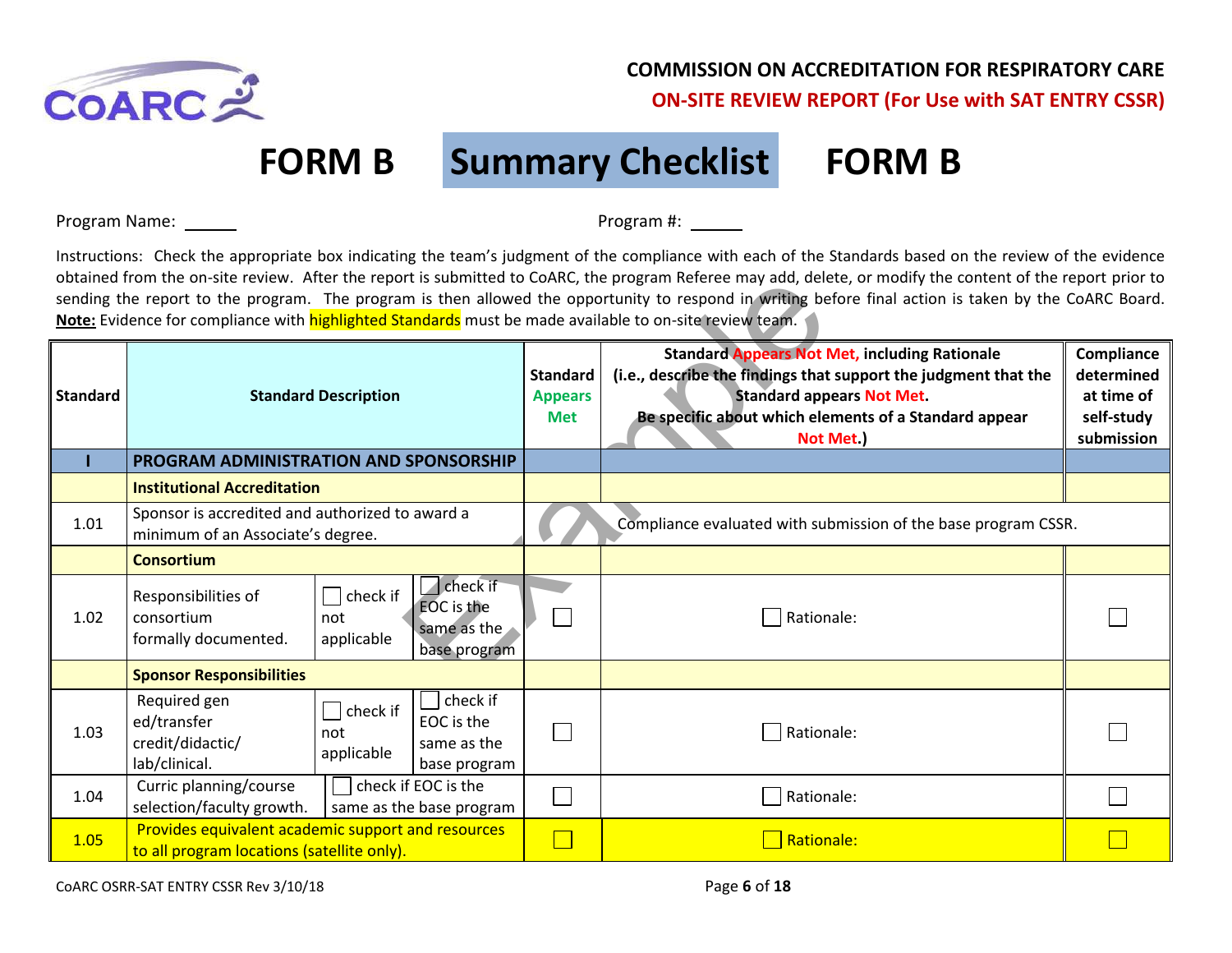

| <b>Standard</b> | <b>Standard Description</b>                                             |                                                   | <b>Standard</b><br><b>Appears</b><br><b>Met</b> | <b>Standard Appears Not Met, including Rationale</b><br>(i.e., describe the findings that support the judgment that the<br><b>Standard appears Not Met.</b><br>Be specific about which elements of a Standard appear<br>Not Met.) | Compliance<br>determined<br>at time of<br>self-study<br>submission |
|-----------------|-------------------------------------------------------------------------|---------------------------------------------------|-------------------------------------------------|-----------------------------------------------------------------------------------------------------------------------------------------------------------------------------------------------------------------------------------|--------------------------------------------------------------------|
| 1.06            | Program academic<br>policies apply to all<br>locations.                 | check if EOC is the<br>same as the base program   |                                                 | Rationale:                                                                                                                                                                                                                        |                                                                    |
|                 | <b>Substantive Changes</b>                                              |                                                   |                                                 |                                                                                                                                                                                                                                   |                                                                    |
| 1.07            | <b>Substantive Changes</b><br>reported according to<br>CoARC Policy 9.0 | check if no substantive<br>changes other than (i) |                                                 | Rationale:                                                                                                                                                                                                                        |                                                                    |

| ⊥.∪∪          | policies apply to all<br>locations.                                                               | same as the base program                                     | ᅟ | $\Box$ national.                                                              |  |
|---------------|---------------------------------------------------------------------------------------------------|--------------------------------------------------------------|---|-------------------------------------------------------------------------------|--|
|               | <b>Substantive Changes</b>                                                                        |                                                              |   |                                                                               |  |
| 1.07          | <b>Substantive Changes</b><br>reported according to<br>CoARC Policy 9.0                           | check if no substantive<br>changes other than (i)            |   | Rationale:                                                                    |  |
|               |                                                                                                   |                                                              |   |                                                                               |  |
| $\mathbf{II}$ | <b>INSTITUTIONAL AND PERSONNEL RESOURCES</b>                                                      |                                                              |   |                                                                               |  |
|               | <b>Institutional Resources</b>                                                                    |                                                              |   |                                                                               |  |
| 2.01          | Sponsor ensures that resources are sufficient to<br>achieve program goals regardless of location. |                                                              |   | Rationale:                                                                    |  |
|               | <b>Key Program Personnel</b>                                                                      |                                                              |   |                                                                               |  |
| 2.02          | Sponsor appoints FT<br>PD and DCE, and MD.                                                        | check if key personnel is<br>the same as the base<br>program |   | Rationale:                                                                    |  |
|               | <b>Program Director</b>                                                                           |                                                              |   |                                                                               |  |
| 2.03          | Responsibilities.                                                                                 | check if PD is the same<br>as the base program               |   | Rationale:                                                                    |  |
| 2.04          | Minimum degree qualifications.                                                                    |                                                              |   | Compliance with Standard verified by documentation previously received by EO. |  |
| 2.05          | Minimum/valid<br>credentials and<br>experience.                                                   | check if PD is the same<br>as the base program               |   | Rationale:                                                                    |  |
| 2.06          | Regular/consistent contact w/fac & students.                                                      |                                                              |   | Rationale:                                                                    |  |
|               | <b>Director of Clinical Education</b>                                                             |                                                              |   |                                                                               |  |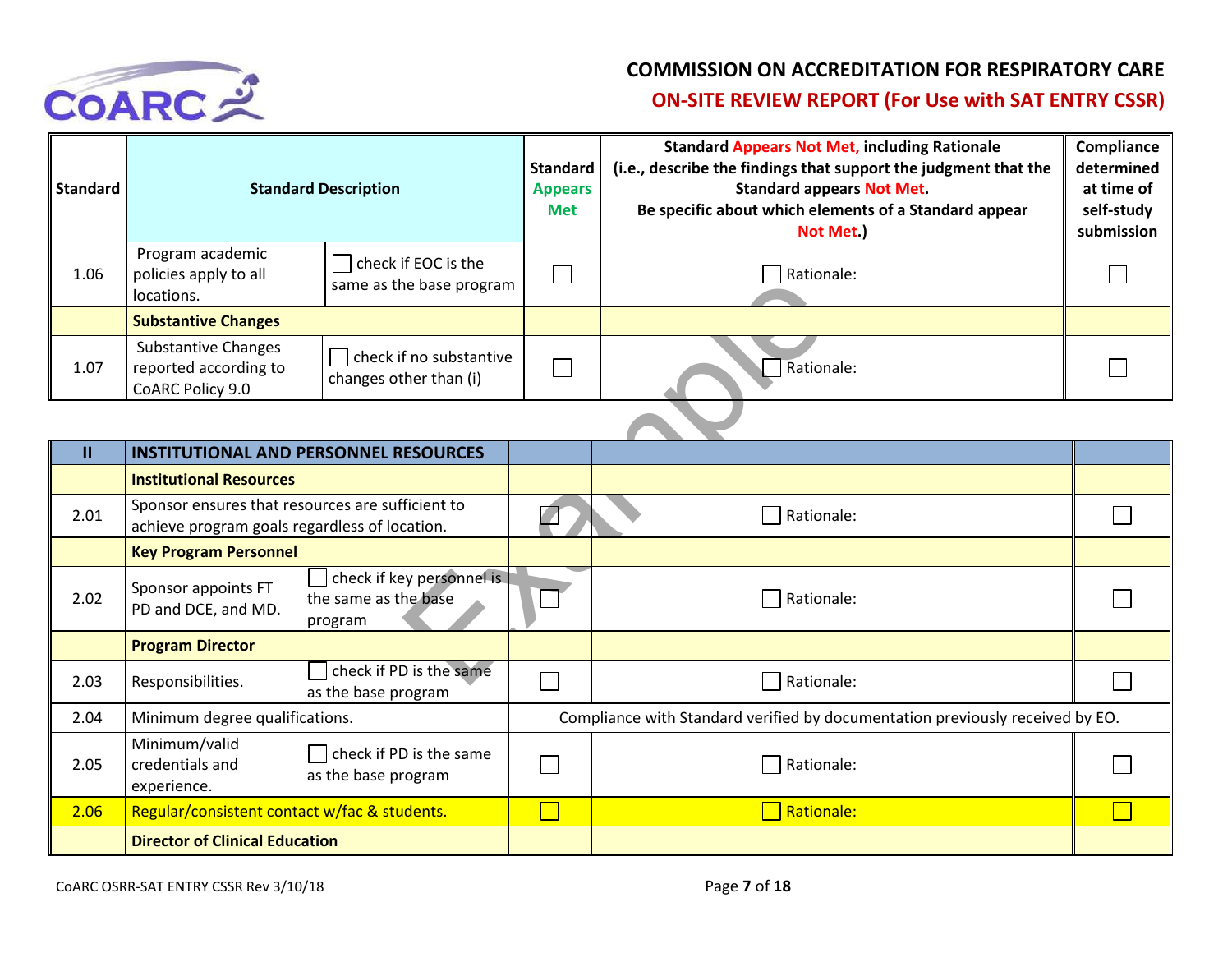

## **COMMISSION ON ACCREDITATION FOR RESPIRATORY CARE**

## **ON-SITE REVIEW REPORT (For Use with SAT ENTRY CSSR)**

| 2.07 | Responsibilities.                                            | check if DCE is the same<br>as the base program                |  | Rationale:                                                                    |  |
|------|--------------------------------------------------------------|----------------------------------------------------------------|--|-------------------------------------------------------------------------------|--|
| 2.08 | Minimum degree qualifications.                               |                                                                |  | Compliance with Standard verified by documentation previously received by EO. |  |
| 2.09 | Minimum/valid<br>credentials and<br>experience.              | check if DCE is the same<br>as the base program                |  | Rationale:                                                                    |  |
| 2.10 |                                                              | Regular/consistent contact w/clin fac, sites, students         |  | Rationale:                                                                    |  |
|      | <b>Medical Director</b>                                      |                                                                |  |                                                                               |  |
| 2.11 | Responsibilities/valid<br>credentials and<br>qualifications. | check if MD/Co-MD is<br>the same as the base<br>program        |  | Rationale:                                                                    |  |
|      | <b>Primary Sleep Specialist Instructor</b>                   |                                                                |  |                                                                               |  |
| 2.12 | Minimum/valid credentials, education, and<br>qualifications. |                                                                |  |                                                                               |  |
|      | <b>Instructional Faculty</b>                                 |                                                                |  |                                                                               |  |
| 2.13 |                                                              | Sufficient faculty; student to clin faculty ratio $\leq 6:1$ . |  | Rationale:                                                                    |  |
| 2.14 | (satellite only).                                            | Site coordinator qualifications and responsibilities           |  | Rationale:                                                                    |  |
|      | <b>Administrative Support Staff</b>                          |                                                                |  |                                                                               |  |
| 2.15 | Sufficient administrative and clerical support.              |                                                                |  | Rationale:                                                                    |  |
|      | <b>Assessment of Program Resources</b>                       |                                                                |  |                                                                               |  |
| 2.16 | Documented/assessed annually by using RAM.                   |                                                                |  | Rationale:                                                                    |  |

| Ш    | <b>PROGRAM GOALS, OUTCOMES, AND</b><br><b>ASSESSMENT</b> |            |  |
|------|----------------------------------------------------------|------------|--|
|      | <b>Statement of Program Goals</b>                        |            |  |
| 3.01 | Statements define minimum expectations.                  | Rationale: |  |
| 3.02 | Review/analysis of goals and outcomes.                   | Rationale: |  |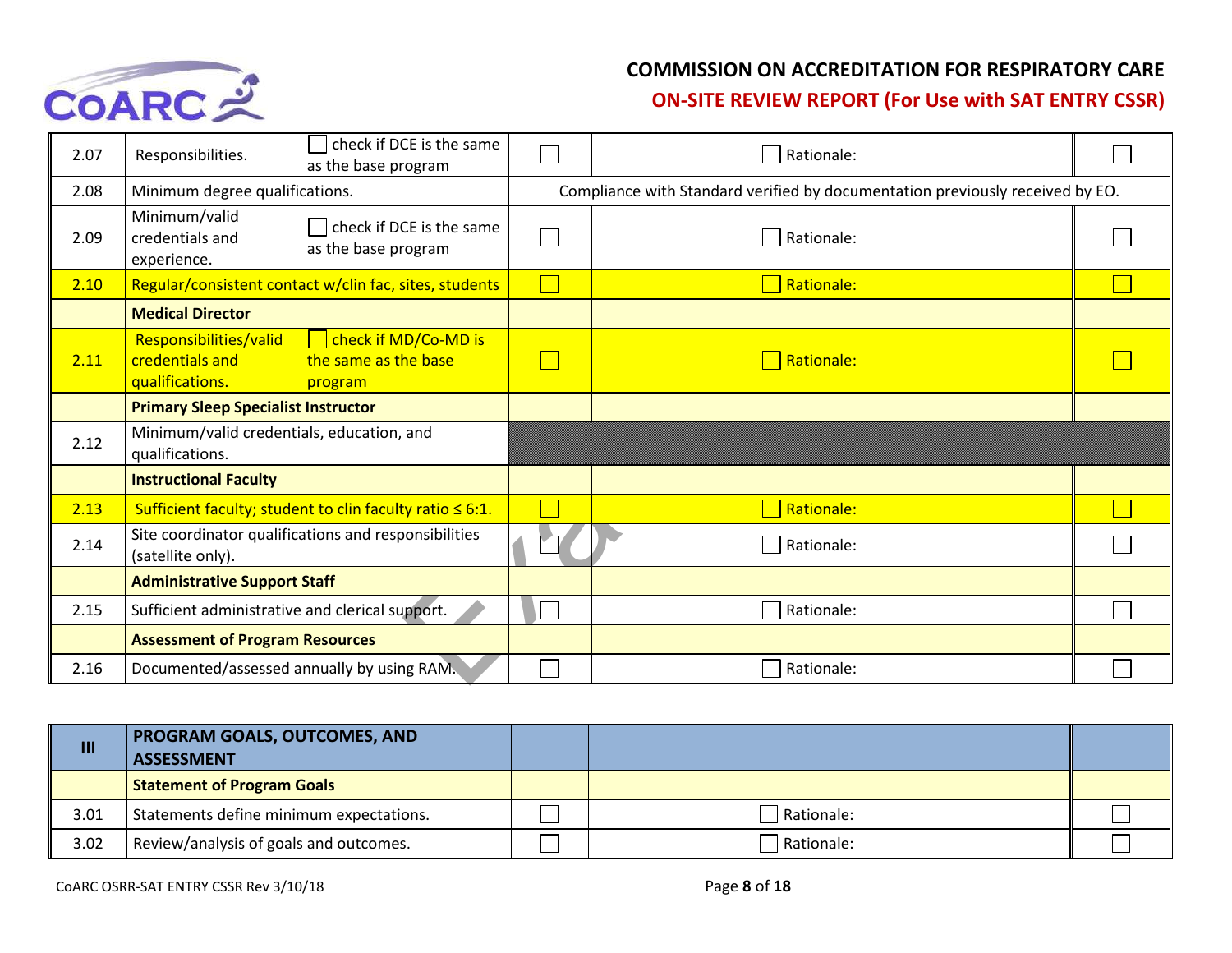

| 3.03 | Optional goals<br>compatible w/ nationally<br>accepted standards.                                                                           | $ $ check if not<br>applicable                                    | Rationale:                                                           |  |  |
|------|---------------------------------------------------------------------------------------------------------------------------------------------|-------------------------------------------------------------------|----------------------------------------------------------------------|--|--|
| 3.04 | Advisory committee<br>composition &<br>responsibilities.                                                                                    | check if Advisory<br>Committee is the same<br>as the base program | Rationale:                                                           |  |  |
|      | <b>Assessment of Program Goals</b>                                                                                                          |                                                                   |                                                                      |  |  |
| 3.05 | Systematic assessment process formulated.                                                                                                   |                                                                   | Reviewed at the time of the annual report submission for compliance. |  |  |
|      | <b>Student Evaluation</b>                                                                                                                   |                                                                   |                                                                      |  |  |
| 3.06 | Conducted uniformly and equitably;<br>Documented w/ sufficient frequency/remediation;<br>Academic integrity process for distance education. |                                                                   | Rationale:                                                           |  |  |
| 3.07 | Inter-rater reliability for clinical evaluations.                                                                                           |                                                                   | Rationale:                                                           |  |  |
|      | <b>Assessment of Program Outcomes</b>                                                                                                       |                                                                   |                                                                      |  |  |
| 3.08 | Assessed annually using CoARC surveys.                                                                                                      |                                                                   | Rationale:                                                           |  |  |
|      | <b>Reporting of Program Resources</b>                                                                                                       |                                                                   |                                                                      |  |  |
| 3.09 | Outcomes meet CoARC assessment thresholds.                                                                                                  |                                                                   | Reviewed at the time of the annual report submission for compliance. |  |  |
| 3.10 | CoARC Annual RCS reporting tool submitted.                                                                                                  |                                                                   | Reviewed at the time of the annual report submission for compliance. |  |  |
| 3.11 | Action plan developed for sub-threshold outcomes.                                                                                           |                                                                   | Reviewed at the time of the annual report submission for compliance. |  |  |
|      | <b>Clinical Site Evaluation</b>                                                                                                             |                                                                   |                                                                      |  |  |
| 3.12 | Processes consistent, effective, and ongoing;<br>Student supervision at each site is sufficient.                                            |                                                                   | Rationale:                                                           |  |  |

| IV   | <b>:URRICULUM</b>                               |           |  |
|------|-------------------------------------------------|-----------|--|
|      | <b>I Minimum Course Content</b>                 |           |  |
| 4.01 | Appropriate course sequencing of content areas. | Rationale |  |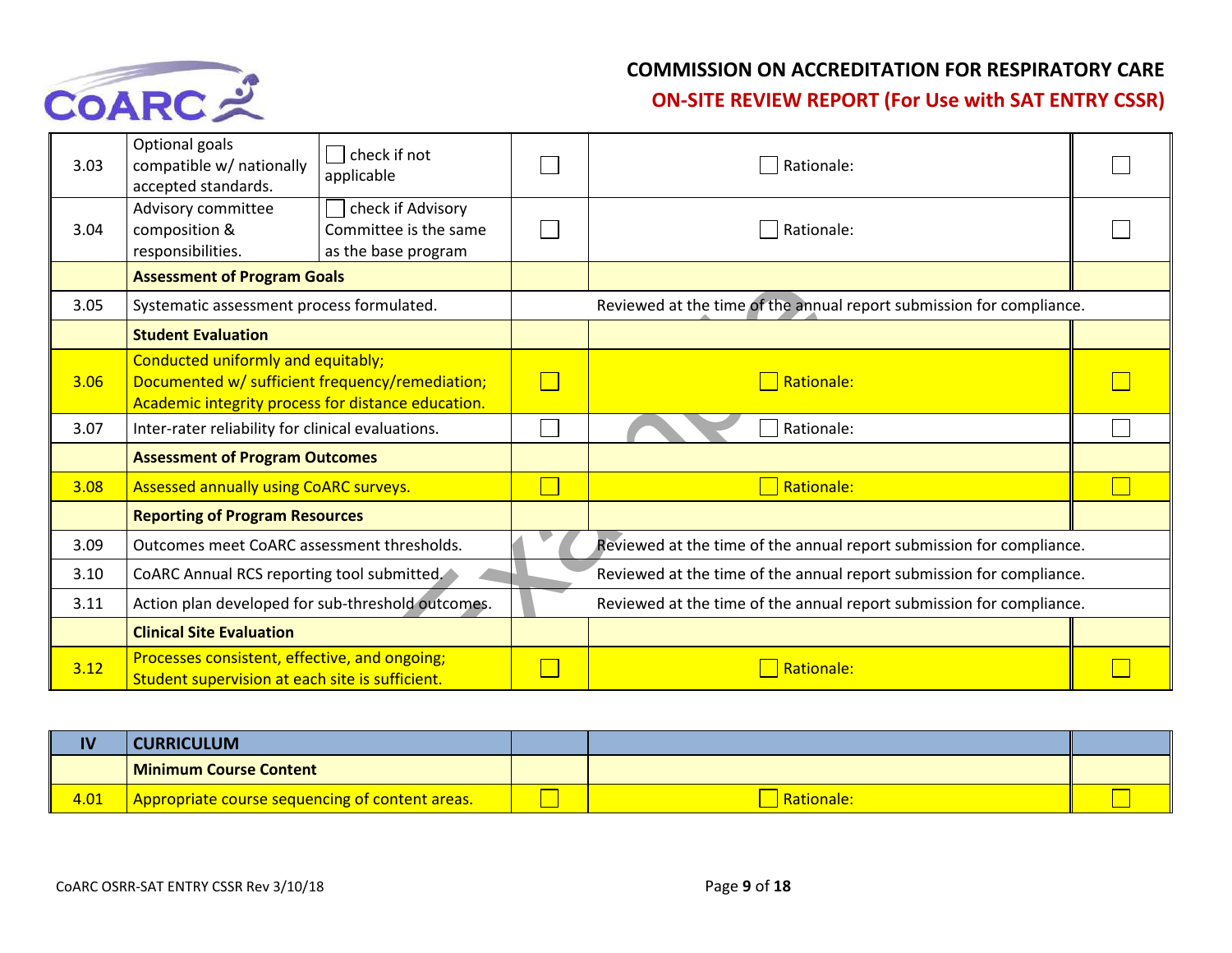

| 4.02 | <b>Exposure to variety of practice settings;</b><br>Content areas specific to baccalaureate and master's<br>programs included.                         |  | Rationale: |  |
|------|--------------------------------------------------------------------------------------------------------------------------------------------------------|--|------------|--|
| 4.03 | RC course content sufficiently covered; Consistent<br>with expected competencies; Reviewed/revised to<br>ensure consistency with defined competencies. |  | Rationale: |  |
|      | <b>Core Competencies</b>                                                                                                                               |  |            |  |
| 4.04 | RC diagnostic and therapeutic procedures.                                                                                                              |  | Rationale: |  |
| 4.05 | Inter-professional teamwork and communication<br>skills in a variety of patient care settings.                                                         |  | Rationale: |  |
| 4.06 | Application of problem solving strategies.                                                                                                             |  | Rationale: |  |
| 4.07 | Ethical decision-making and prof responsibility.                                                                                                       |  | Rationale: |  |
|      | <b>Length of Study</b>                                                                                                                                 |  |            |  |
| 4.08 | Sufficient to acquire knowledge/competencies.                                                                                                          |  | Rationale: |  |
|      | <b>Equivalency</b>                                                                                                                                     |  |            |  |
| 4.09 | Course content, learning experiences, and access to<br>learning materials regardless of location.                                                      |  | Rationale: |  |
|      | <b>Clinical Practice</b>                                                                                                                               |  |            |  |
| 4.10 | check if clinical<br><b>Clinical affiliation</b><br>affiliates are the same as<br>agreements/MOUs for<br>the base program<br>each site.                |  | Rationale: |  |
| 4.11 | Sufficient quality/duration to meet program goals;<br>Students not responsible for site selection/<br>determining competencies/acquiring preceptors.   |  | Rationale: |  |

|      | <b>FAIR PRACTICES AND RECORDKEEPING</b>             |              |  |
|------|-----------------------------------------------------|--------------|--|
|      | Disclosure                                          |              |  |
| 5.01 | Published info accurately reflects program offered. | l Rationale: |  |
| 5.02 | Required info made known to applicants & students.  | l Rationale: |  |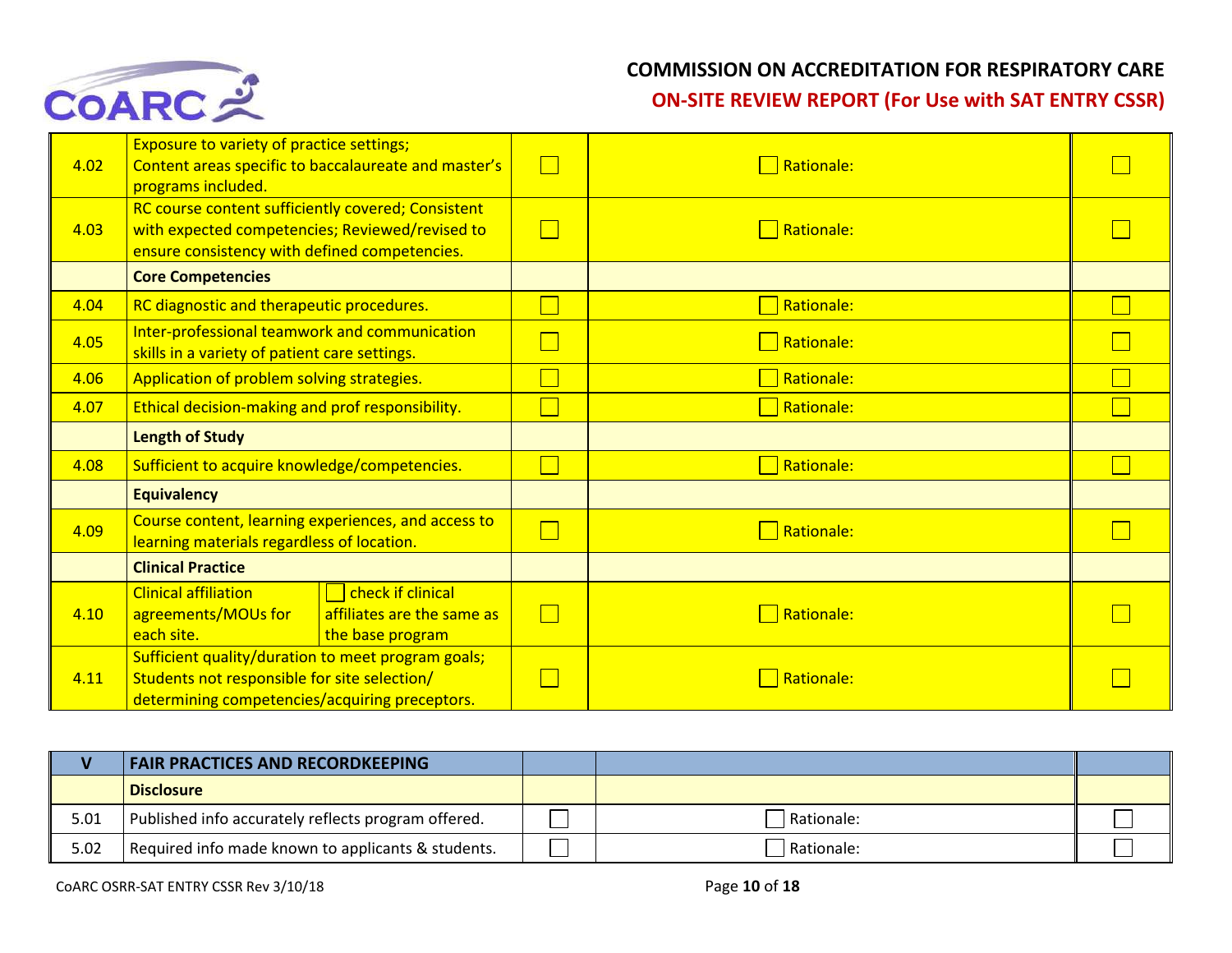

|      | <b>Public Information on Program Outcomes</b>                                                                                     |                                                                             |        |                                     |  |
|------|-----------------------------------------------------------------------------------------------------------------------------------|-----------------------------------------------------------------------------|--------|-------------------------------------|--|
| 5.03 | CoARC URL on program<br>website/known to public.                                                                                  | check if EOC is the<br>same as the base<br>program                          |        | Rationale:                          |  |
|      | <b>Non-discriminatory Practice</b>                                                                                                |                                                                             |        |                                     |  |
| 5.04 | check if EOC is the<br>Program activities are non-<br>same as the base<br>discriminatory and lawful.<br>program                   |                                                                             |        | Rationale:                          |  |
| 5.05 | <b>Appeal procedures ensure</b><br>fairness/due process.                                                                          | check if EOC is the<br>same as the base<br>program                          | $\Box$ | $\Box$ Rationale:                   |  |
| 5.06 | Faculty grievance procedure<br>made known to faculty.                                                                             | $\Box$ check if EOC is the<br>same as the base<br>program                   |        | Rationale:                          |  |
| 5.07 | Advanced<br>$\Box$ check if<br>placement policies<br>not applicable<br>documented.                                                | $\overline{\phantom{a}}$ check if EOC<br>is the same as<br>the base program | $\Box$ | Rationale:                          |  |
|      | <b>Safeguards</b>                                                                                                                 |                                                                             |        |                                     |  |
| 5.08 | Health and safety of patients,<br>students, and faculty<br>adequately safeguarded.                                                | check if EOC is the<br>same as the base<br>program                          | $\Box$ | $\overline{\phantom{a}}$ Rationale: |  |
| 5.09 | <b>Appropriate supervision;</b><br>Students are not substituted<br>for staff; No remuneration in<br>exchange for clin coursework. | $\Box$ check if EOC is the<br>same as the base<br>program                   | $\Box$ | Rationale:                          |  |
| 5.10 | No clinical coursework while<br>in an employee status.                                                                            | check if EOC is the<br>same as the base<br>program                          |        | Rationale:                          |  |
|      | <b>Academic Guidance</b>                                                                                                          |                                                                             |        |                                     |  |
| 5.11 | Timely access to faculty for assistance/counseling.                                                                               |                                                                             | $\Box$ | Rationale:                          |  |
|      | <b>Student and Program Records</b>                                                                                                |                                                                             |        |                                     |  |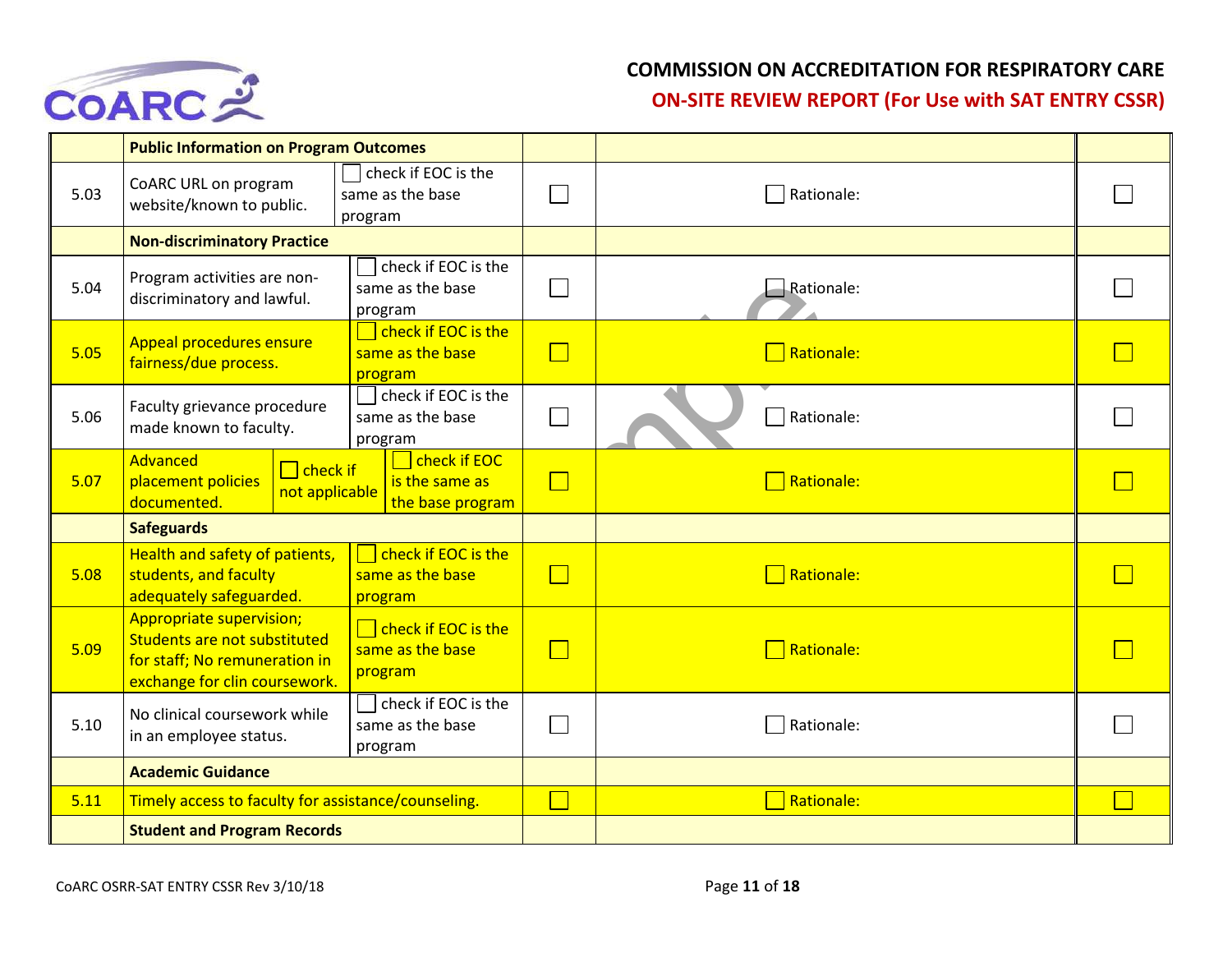

| <u>5.12</u> | Student evaluation records maintained securely,<br>confidentially, and in sufficient detail/5 years min. | <b>Rationale:</b> |  |
|-------------|----------------------------------------------------------------------------------------------------------|-------------------|--|
|             | Program records maintained in sufficient detail/5 years  <br>m <sub>in</sub>                             | Rationale:        |  |

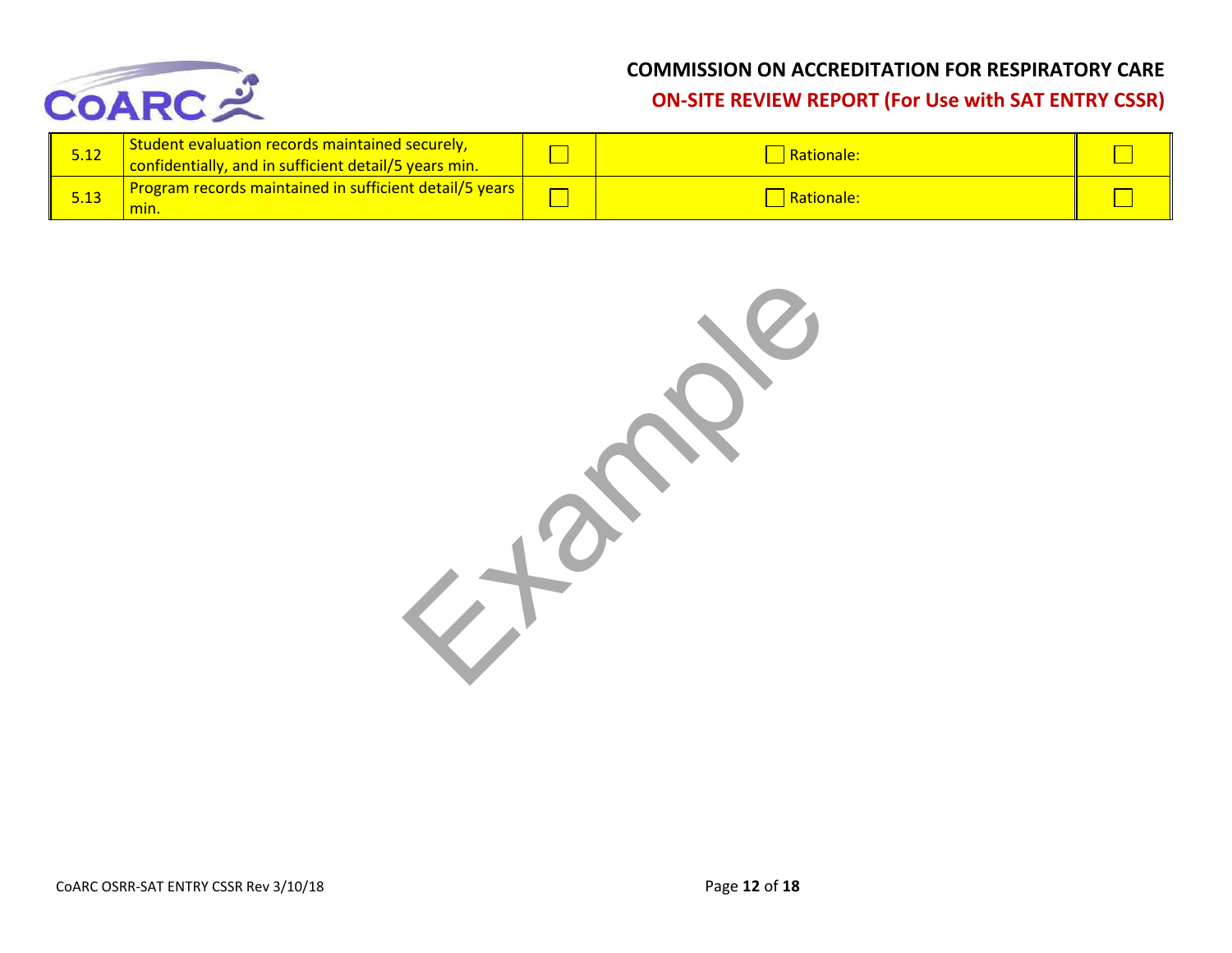

| <b>FORM C</b>           | <b>Strengths</b>                    | <b>FORM C</b> |  |  |  |  |
|-------------------------|-------------------------------------|---------------|--|--|--|--|
| Program Name:           |                                     | Program #:    |  |  |  |  |
|                         | Write the Strengths of the program. |               |  |  |  |  |
|                         |                                     |               |  |  |  |  |
|                         |                                     |               |  |  |  |  |
|                         |                                     |               |  |  |  |  |
|                         |                                     |               |  |  |  |  |
|                         |                                     |               |  |  |  |  |
|                         |                                     |               |  |  |  |  |
|                         |                                     |               |  |  |  |  |
|                         |                                     |               |  |  |  |  |
|                         |                                     |               |  |  |  |  |
|                         |                                     |               |  |  |  |  |
| *Duplicate as Necessary |                                     |               |  |  |  |  |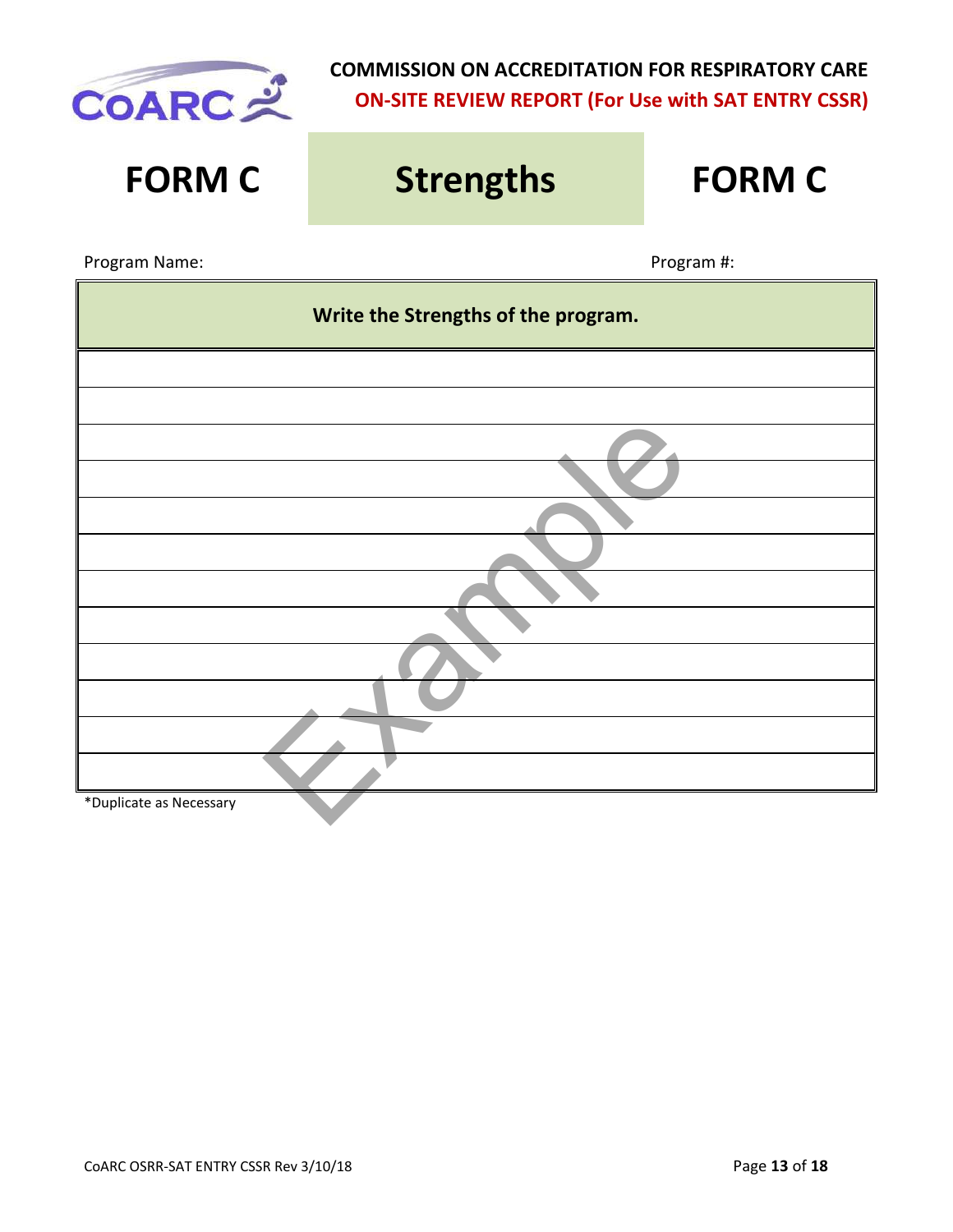

# **FORM D Suggestions for Enhancement FORM D**



Example Program Name: Name: Program #: **Standard** (Reference) **Write the Suggestions for Enhancement.** (Note: Programs are not required to respond to Suggestions for Enhancement). Duplicate as Necessary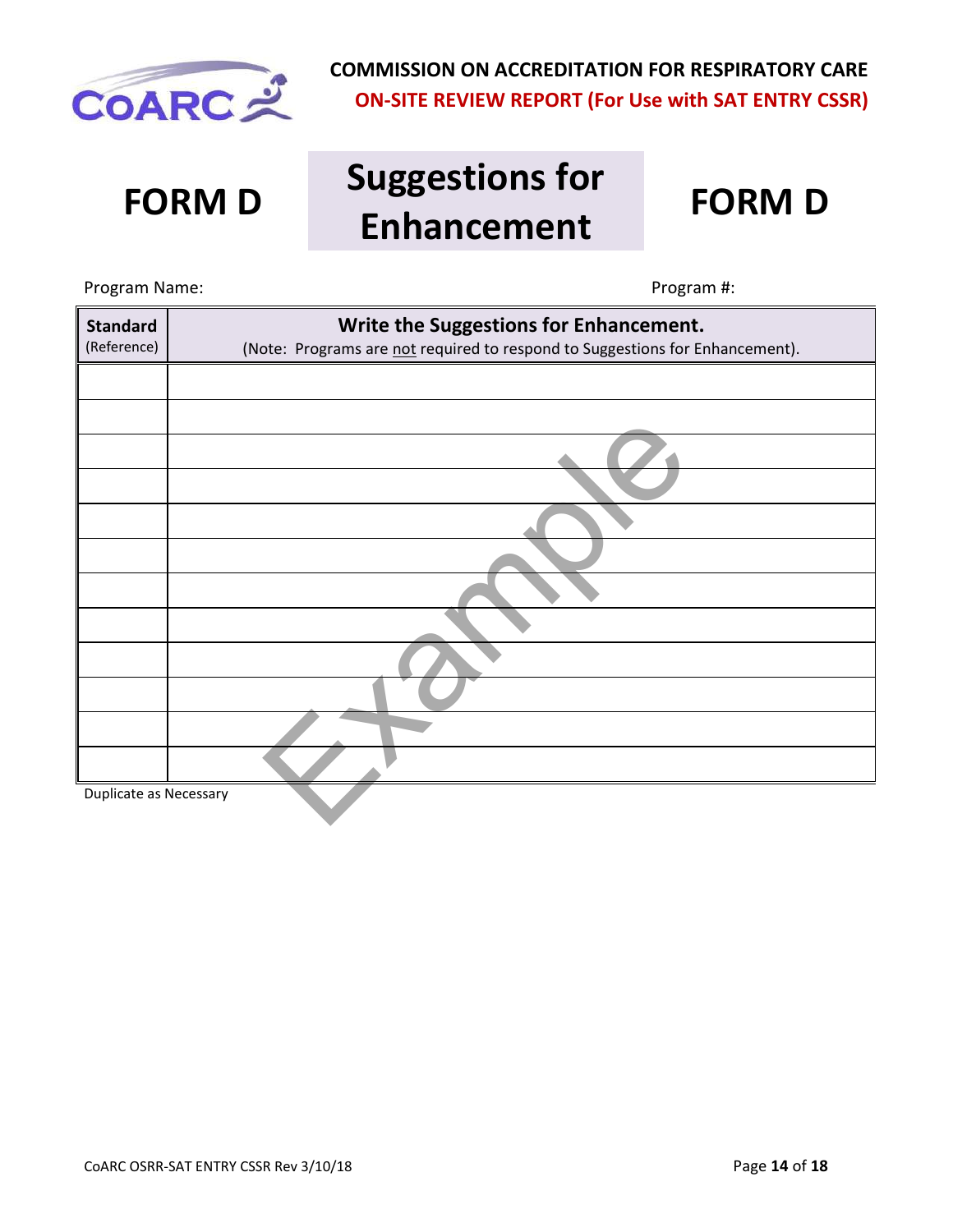

# **FORM E Additional Comments FORM E**

Program Name: Name: Program #: Program #: Program #: Program #: Program #: Program #: Program #: Program #: Program #: Program #: Program #: Program #: Program #: Program #: Program #: Program #: Program #: Program #: Prog

| Write Additional Comments, if any.<br>(Note: Programs are not required to respond to Additional Comments). |
|------------------------------------------------------------------------------------------------------------|
|                                                                                                            |
|                                                                                                            |
|                                                                                                            |
|                                                                                                            |
|                                                                                                            |
|                                                                                                            |
|                                                                                                            |
|                                                                                                            |
|                                                                                                            |
|                                                                                                            |
|                                                                                                            |
| *Duplicate as Necessary                                                                                    |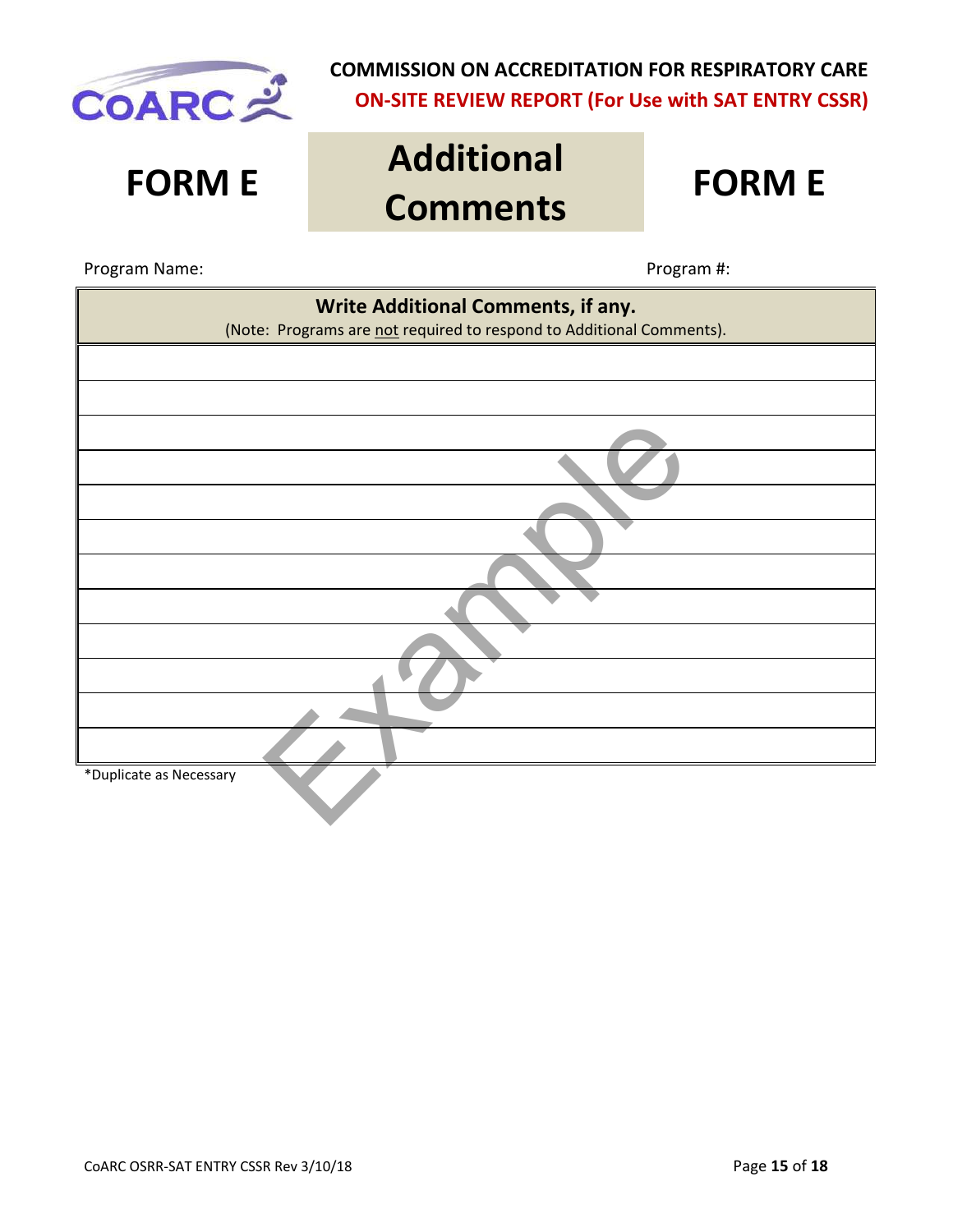

# **FORM X Confidential to COARC**

# **FORM X**

**On-Site Reviewers:** Please respond to each of the special instructions from the Referee and return this page to the CoARC Executive Office with your site visit report. Please **DO NOT** leave a copy of the site visit report with the program.

Program Name: Program #:

| <b>Standard</b><br>(Reference) | Section A: On-Site Reviewers should pay particular attention to the<br>following:<br>(Note: Do NOT present this information to the program. For CoARC use ONLY). |  |  |  |
|--------------------------------|------------------------------------------------------------------------------------------------------------------------------------------------------------------|--|--|--|
|                                | Referee's Comments from Self-Study:                                                                                                                              |  |  |  |
|                                | On-site Reviewer's Findings:                                                                                                                                     |  |  |  |
|                                | On-site Reviewer's Recommendations:                                                                                                                              |  |  |  |
|                                | Referee's Comments from Self-Study:                                                                                                                              |  |  |  |
|                                | On-site Reviewer's Findings:                                                                                                                                     |  |  |  |
|                                | On-site Reviewer's Recommendations:                                                                                                                              |  |  |  |
|                                | Referee's Comments from Self-Study:                                                                                                                              |  |  |  |
|                                | On-site Reviewer's Findings:                                                                                                                                     |  |  |  |
|                                | On-site Reviewer's Recommendations:                                                                                                                              |  |  |  |
|                                | Referee's Comments from Self-Study:                                                                                                                              |  |  |  |
|                                | On-site Reviewer's Findings:                                                                                                                                     |  |  |  |
|                                | On-site Reviewer's Recommendations:                                                                                                                              |  |  |  |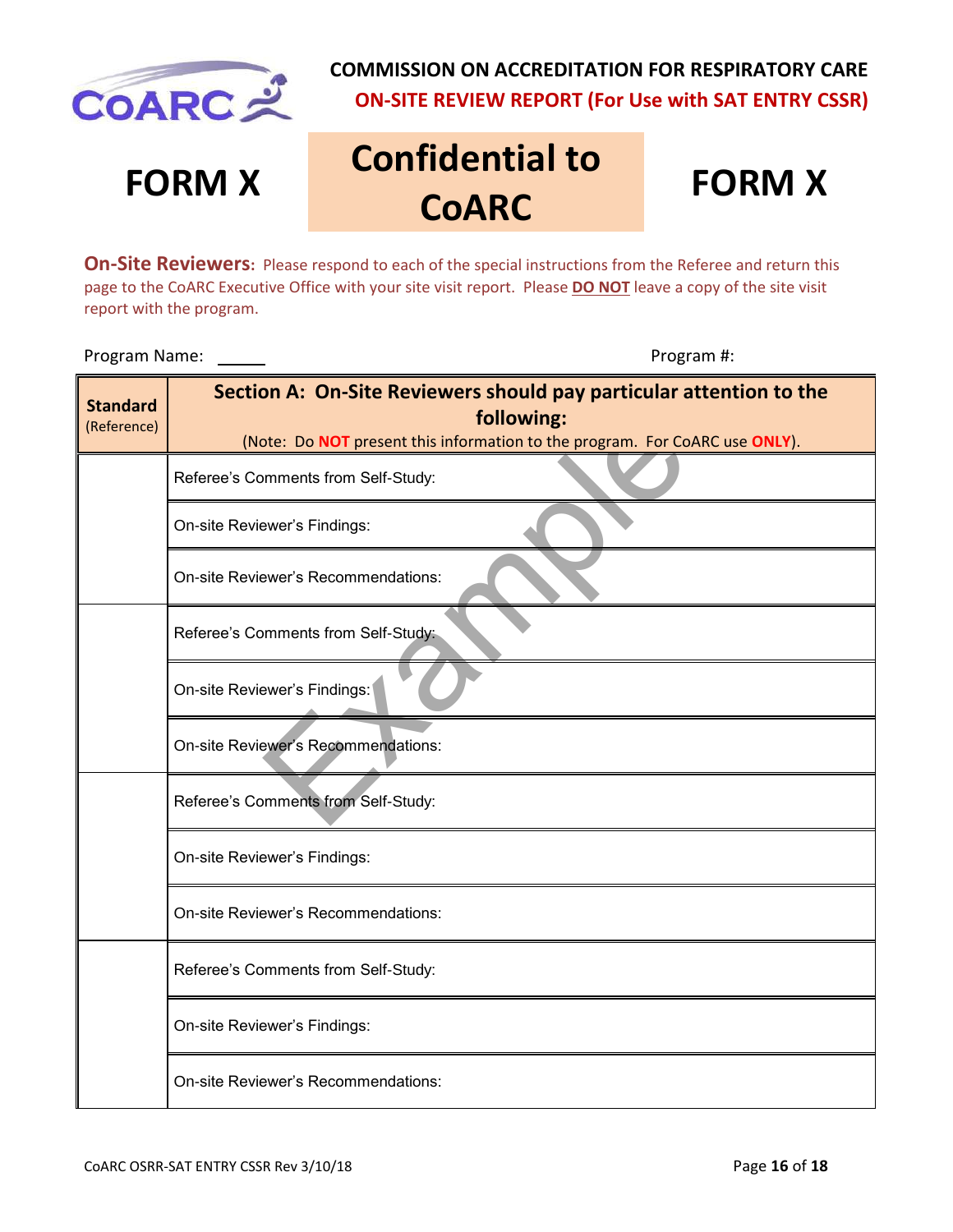

|                                | Referee's Comments from Self-Study: |                                                                                                                                                         |               |  |  |  |  |
|--------------------------------|-------------------------------------|---------------------------------------------------------------------------------------------------------------------------------------------------------|---------------|--|--|--|--|
|                                | On-site Reviewer's Findings:        |                                                                                                                                                         |               |  |  |  |  |
|                                | On-site Reviewer's Recommendations: |                                                                                                                                                         |               |  |  |  |  |
|                                | Referee's Comments from Self-Study: |                                                                                                                                                         |               |  |  |  |  |
|                                | On-site Reviewer's Findings:        |                                                                                                                                                         |               |  |  |  |  |
|                                |                                     | <b>On-site Reviewer's Recommendations:</b>                                                                                                              |               |  |  |  |  |
| Duplicate as Necessary         |                                     |                                                                                                                                                         |               |  |  |  |  |
|                                | <b>FORM X</b>                       | <b>Confidential to</b><br><b>CoARC</b>                                                                                                                  | <b>FORM X</b> |  |  |  |  |
|                                |                                     |                                                                                                                                                         |               |  |  |  |  |
| Program Name:                  |                                     |                                                                                                                                                         | Program #:    |  |  |  |  |
| <b>Standard</b><br>(Reference) |                                     | Section B: Write comments and/or remedies for each Citation from Form B.<br>(Note: Do NOT present this information to the program. For CoARC use ONLY). |               |  |  |  |  |
|                                |                                     |                                                                                                                                                         |               |  |  |  |  |

**Note to CoARC – remove Form X when preparing the report to be sent to the program.**